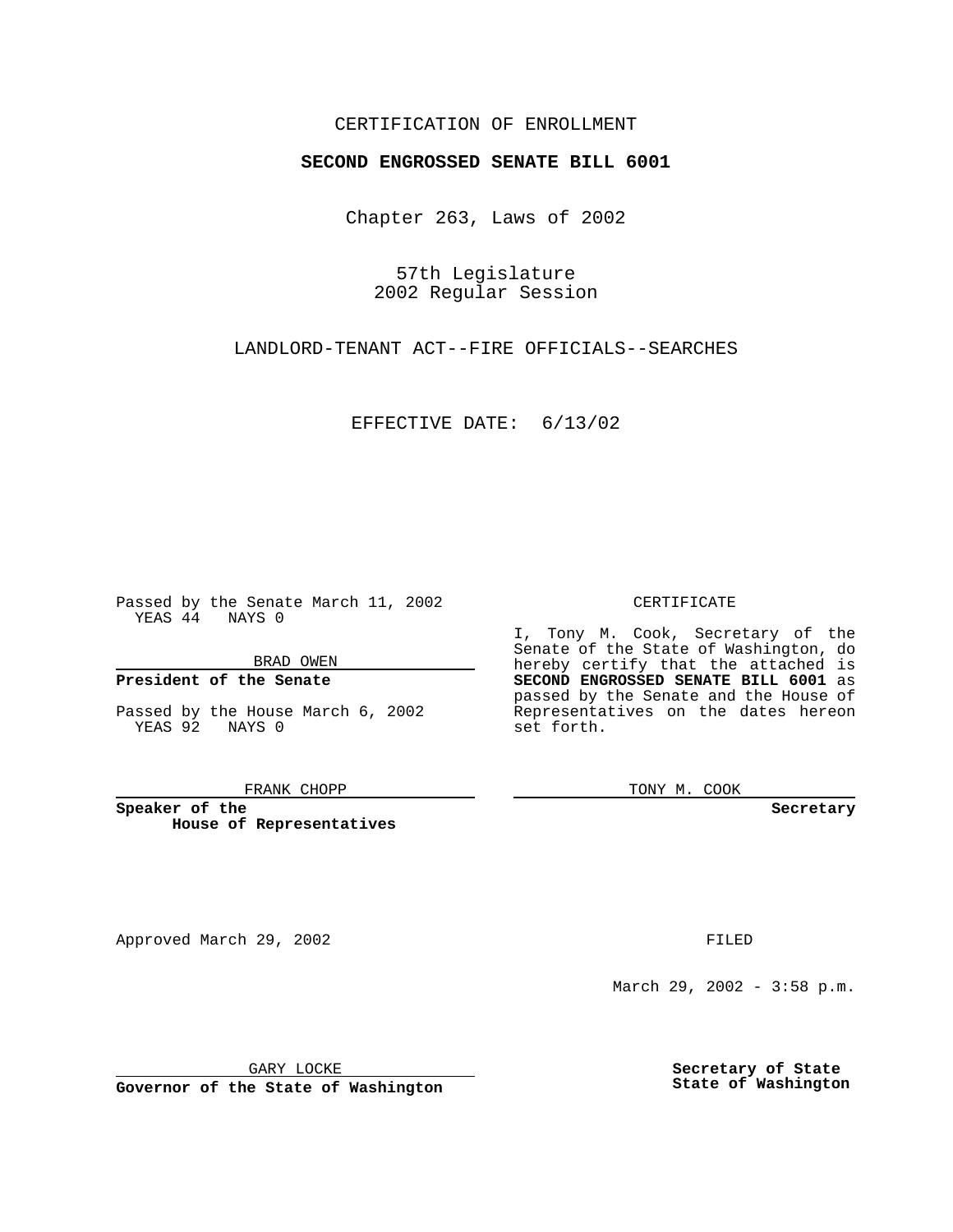## **ENGROSSED SENATE BILL 6001** \_\_\_\_\_\_\_\_\_\_\_\_\_\_\_\_\_\_\_\_\_\_\_\_\_\_\_\_\_\_\_\_\_\_\_\_\_\_\_\_\_\_\_\_\_\_\_

\_\_\_\_\_\_\_\_\_\_\_\_\_\_\_\_\_\_\_\_\_\_\_\_\_\_\_\_\_\_\_\_\_\_\_\_\_\_\_\_\_\_\_\_\_\_\_

AS AMENDED BY THE HOUSE

Passed Legislature - 2002 Regular Session

**State of Washington 57th Legislature 2001 Regular Session By** Senators Carlson and Winsley

Read first time 02/13/2001. Referred to Committee on Judiciary.

1 AN ACT Relating to inspections of tenant dwelling units by fire 2 department officials for fire code violations; and reenacting and 3 amending RCW 59.18.150.

4 BE IT ENACTED BY THE LEGISLATURE OF THE STATE OF WASHINGTON:

5 **Sec. 1.** RCW 59.18.150 and 1989 c 342 s 7 and 1989 c 12 s 18 are 6 each reenacted and amended to read as follows:

 (1) The tenant shall not unreasonably withhold consent to the landlord to enter into the dwelling unit in order to inspect the premises, make necessary or agreed repairs, alterations, or improvements, supply necessary or agreed services, or exhibit the dwelling unit to prospective or actual purchasers, mortgagees, tenants, workers, or contractors.

13 (2) Upon written notice of intent to seek a search warrant, when a 14 tenant or landlord denies a fire official the right to search a 15 dwelling unit, a fire official may immediately seek a search warrant 16 and, upon a showing of probable cause specific to the dwelling unit 17 sought to be searched that criminal fire code violations exist in the 18 dwelling unit, a court of competent jurisdiction shall issue a warrant 19 allowing a search of the dwelling unit.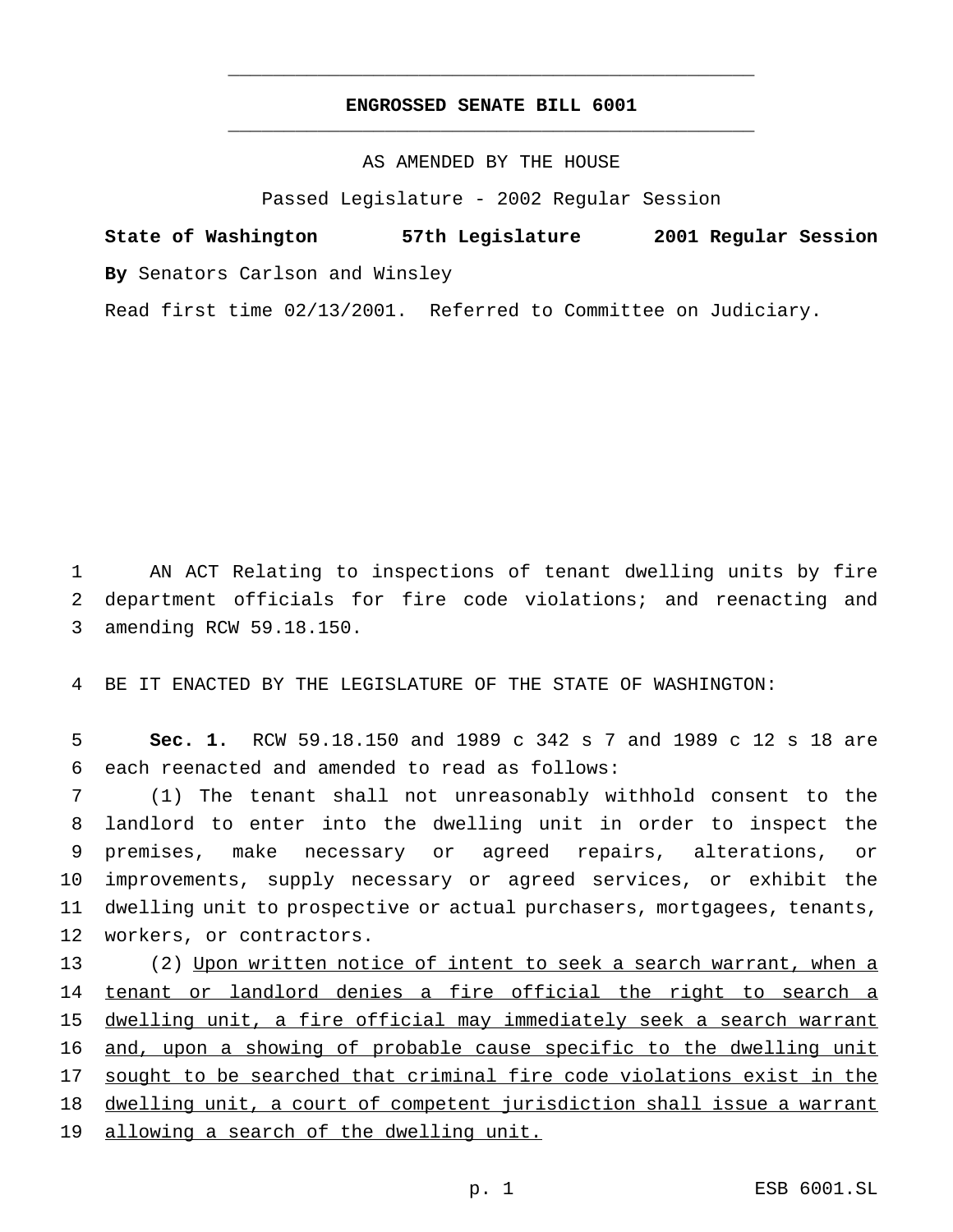1 Upon written notice of intent to seek a search warrant, when a landlord denies a fire official the right to search the common areas of 3 the rental building other than the dwelling unit, a fire official may 4 immediately seek a search warrant and, upon a showing of probable cause specific to the common area sought to be searched that a criminal fire code violation exists in those areas, a court of competent jurisdiction shall issue a warrant allowing a search of the common areas in which 8 the violation is alleged. The superior court and courts of limited jurisdiction organized

10 under Titles 3, 35, and 35A RCW have jurisdiction to issue such search 11 warrants. Evidence obtained pursuant to any such search may be used in a civil or administrative enforcement action.

(3) As used in this section:

 (a) "Common areas" means a common area or those areas that contain electrical, plumbing, and mechanical equipment and facilities used for the operation of the rental building.

 (b) "Fire official" means any fire official authorized to enforce 18 the state or local fire code.

19 (4) The landlord may enter the dwelling unit without consent of the tenant in case of emergency or abandonment.

 $((+3))$  (5) The landlord shall not abuse the right of access or use it to harass the tenant. Except in the case of emergency or if it is impracticable to do so, the landlord shall give the tenant at least two days' notice of his or her intent to enter and shall enter only at reasonable times. The tenant shall not unreasonably withhold consent to the landlord to enter the dwelling unit at a specified time where the landlord has given at least one day's notice of intent to enter to exhibit the dwelling unit to prospective or actual purchasers or tenants. A landlord shall not unreasonably interfere with a tenant's enjoyment of the rented dwelling unit by excessively exhibiting the dwelling unit.

32  $((+4))$   $(6)$  The landlord has no other right of access except by court order, arbitrator or by consent of the tenant.

 (( $(5)$ )) (7) A landlord or tenant who continues to violate the 35 rights of the tenant or landlord with respect to the duties imposed on 36 the other as set forth in this section after being served with one written notification alleging in good faith violations of this section listing the date and time of the violation shall be liable for up to one hundred dollars for each violation after receipt of the notice.